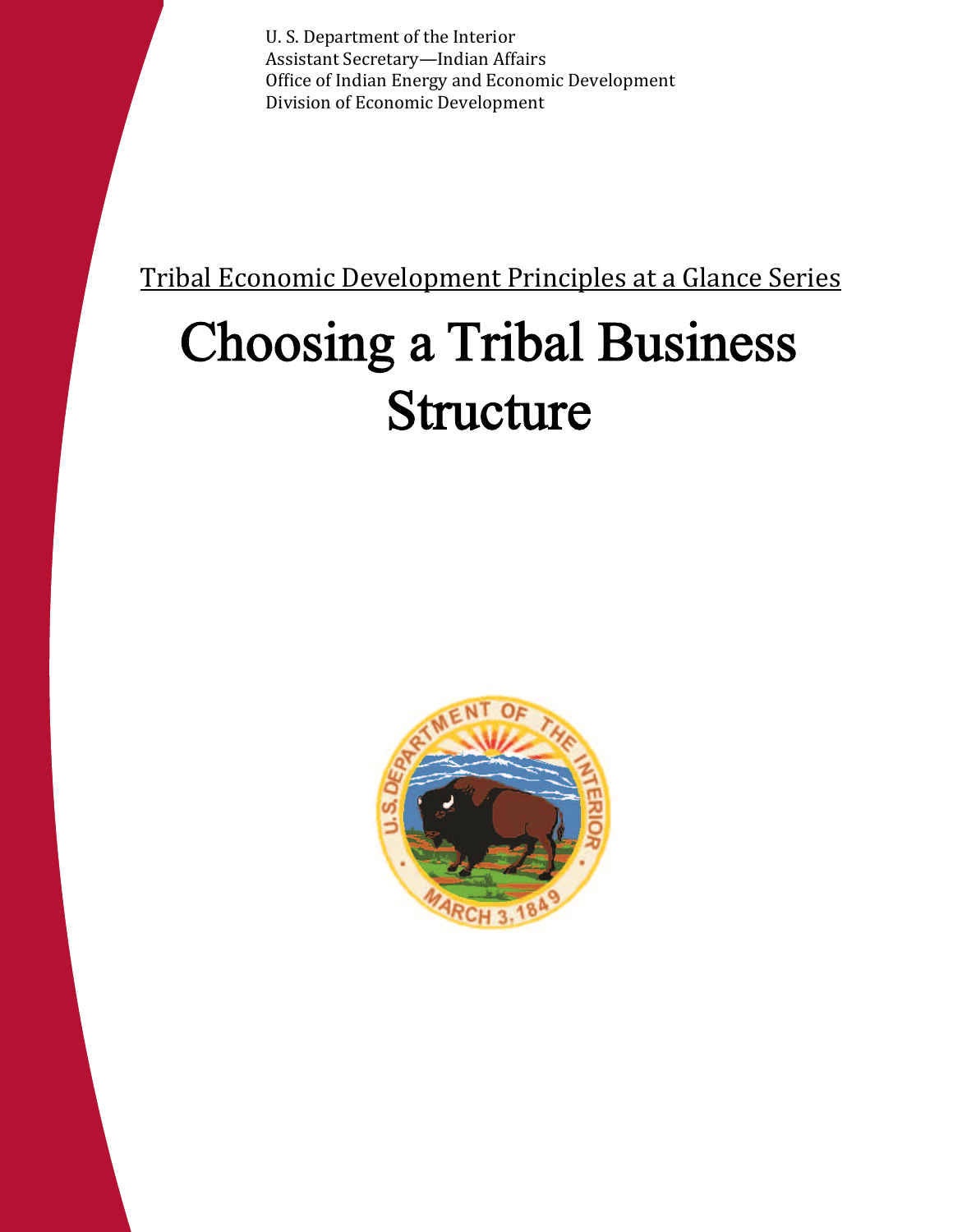*This is the fourth in a series of economic development primers produced by the Division of Economic Development (DED), Indian Affairs Office of Indian Energy and Economic Development (IEED), to offer answers to fundamental questions about creating jobs and expanding economies in tribal communities.*

*Nothing in this primer is intended, nor should it be relied upon, as legal advice. Rather, it is meant to assist tribal governments in organizing a new businesses by providing an overview of basic tribal business structures, better equipping them to work with legal and tax professionals.*

*If you would like to discuss tribal business structures in more detail, please contact the Division of Economic Development at (202) 219-0740.*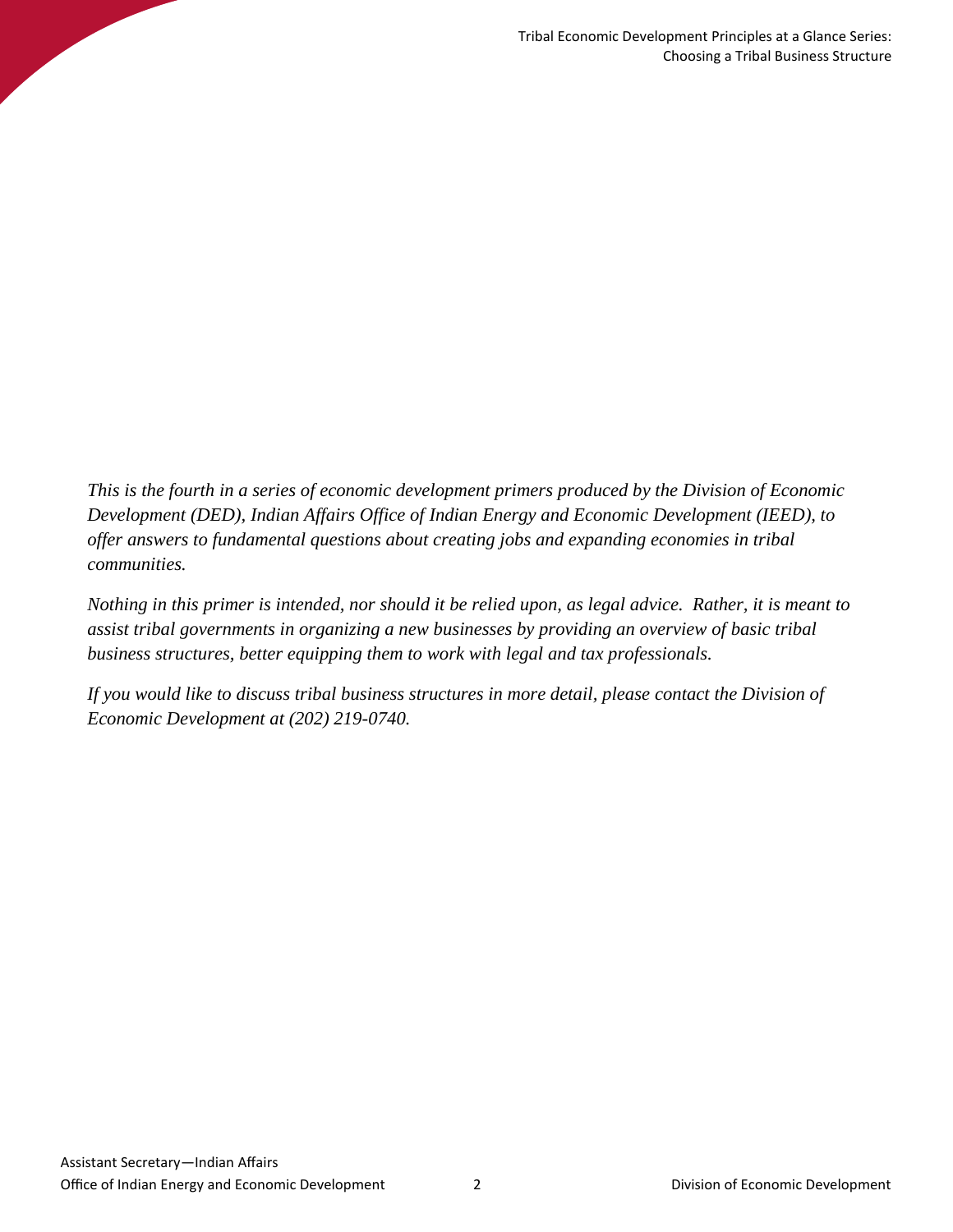#### **What is a tribal "business structure"?**

Tribal "business structure" refers to the form a tribally (as opposed to an individual) owned business takes and under whose laws it will be organized. Tribal businesses can be formed through a federal charter under Section 17 of the Indian Reorganization Act (IRA), as a corporation chartered under tribally enacted laws, under a state's incorporation laws, or as a limited liability company (LLC) organized under either a tribal code or state law.

#### **Why is the selection of a tribal business structure important?**

Determining whether a tribal business should be organized under tribal, federal, or state law will have consequences with respect to tax liability, preservation of tribal assets, and transparency of corporate information for potential creditors, investors, and joint venture partners, regulators, and customers.

# **Does the Office of Indian Energy recommend any particular tribal business structure over another?**

No. IEED is not authorized to offer legal advice. The choice of tribal business structure is a decision for the tribe to make in consultation with its attorneys and tax advisers.

Since each tribe's circumstances, needs, time restrictions and objectives differ, no single structure may fit all situations.



## **What is an IRA Section 17 corporation?**

Congress created this tribal business structure when it passed the Indian Reorganization Act of 1934 (IRA).<sup>1</sup> In authorizing this structure, Congress sought to, "permit Indian tribes to equip themselves with the devices of modern business organization, through forming themselves into business corporations."<sup>2</sup>

```
1 25 U.S.C. § 477.
```

```
2^2 S. Rept. No. 1080, 73d Cong., 2d Sess. 1 (1934).
```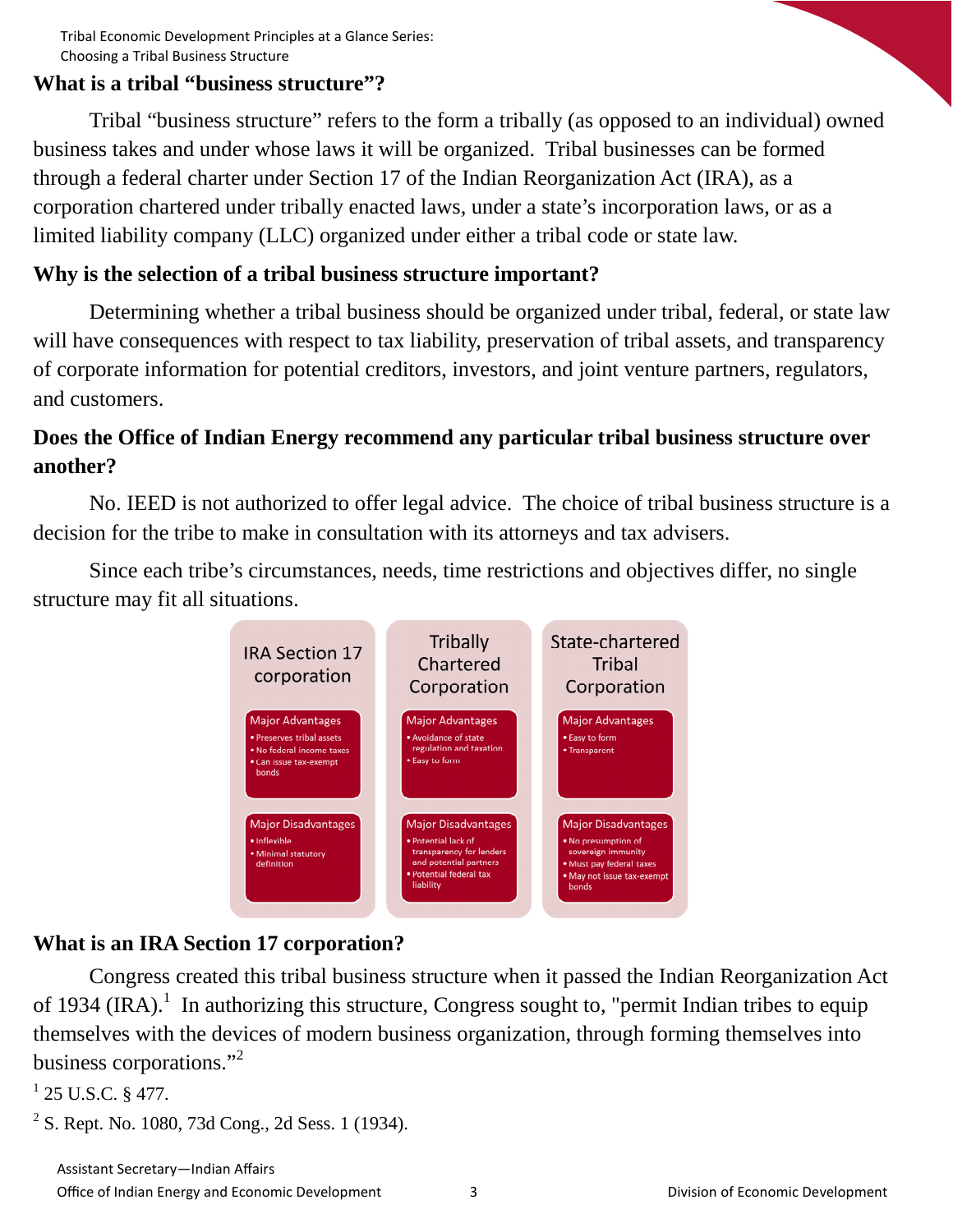# **What are its major advantages?**

- 1) Preserves tribal assets: A Section 17 corporation is wholly owned by the tribe, but is separate and distinct from the tribal government. If the corporation defaults on the payment of funds it has borrowed, only the corporation's property and assets are at risk. Sovereign immunity removes any tribal government property and assets from risk during a default.
- 2) No federal income taxes: Guided by federal court decisions,<sup>3</sup> the IRS has ruled that Section 17 corporations are not required to pay federal income taxes whether they are operated on or off the reservation.<sup>4</sup> By IRS regulation, "tribes incorporated under section 17 of the Indian Reorganization Act of 1934 are not recognized as separate entities for federal tax purposes."<sup>5</sup> Since tribes are not subject to federal taxation, and IRA Section 17 corporations are not considered separate from them, they enjoy federal income tax immunity as well.<sup>6</sup>
- 3) Can issue tax-exempt bonds: Section 17 corporations can issue these debt instruments if the proceeds are used to finance essential governmental services.<sup>7</sup>

## **What are its major disadvantages?**

- 1) Inflexible: An IRA Section 17 corporate charter cannot be dissolved or suspended except by an act of Congress. It also cannot be amended without approval from the Secretary of the Interior.
- 2) Minimal statutory definition: Corporations exist to facilitate the economic well-being of communities and nations. This is accomplished by creating standards that govern the relationships between business entities. States promulgate laws governing all aspects of the formation, management, operations, and dissolution of state-charted corporations.<sup>8</sup> By contrast, Section 17 corporations are established under the authority of 25 U.S.C. § 477, which is a single paragraph of text. The absence of comprehensive corporate statutes may increase litigation risk and make prospective business partners hesitant to enter into contracts with Section 17 corporations.

Assistant Secretary—Indian Affairs

Office of Indian Energy and Economic Development 4 The Seconomic Development and Division of Economic Development

<sup>3</sup> *Mescalero Apache Tribe v. Jones*, 411 U.S. 145, 157, n.13 (1973).

<sup>4</sup> Rev. Rul. 94-16; 1994-1 C.B. at 20; citing *Mescalero Apache Tribe*, supra.

 $5$  26 C.F.R. §301.7701-1(a) (3).

<sup>6</sup> Rev. Rul. 94-65; 1994-2 C.B. 14.

 $726$  U.S.C. § 7871(c) (1).

<sup>&</sup>lt;sup>8</sup> E.g., Title 8, Delaware Code Ann; 8 Del. C. § 101 ff. Chapter I of Title 8, covering "General Corporation Law," consists of approximately 195 sections in 18 subchapters.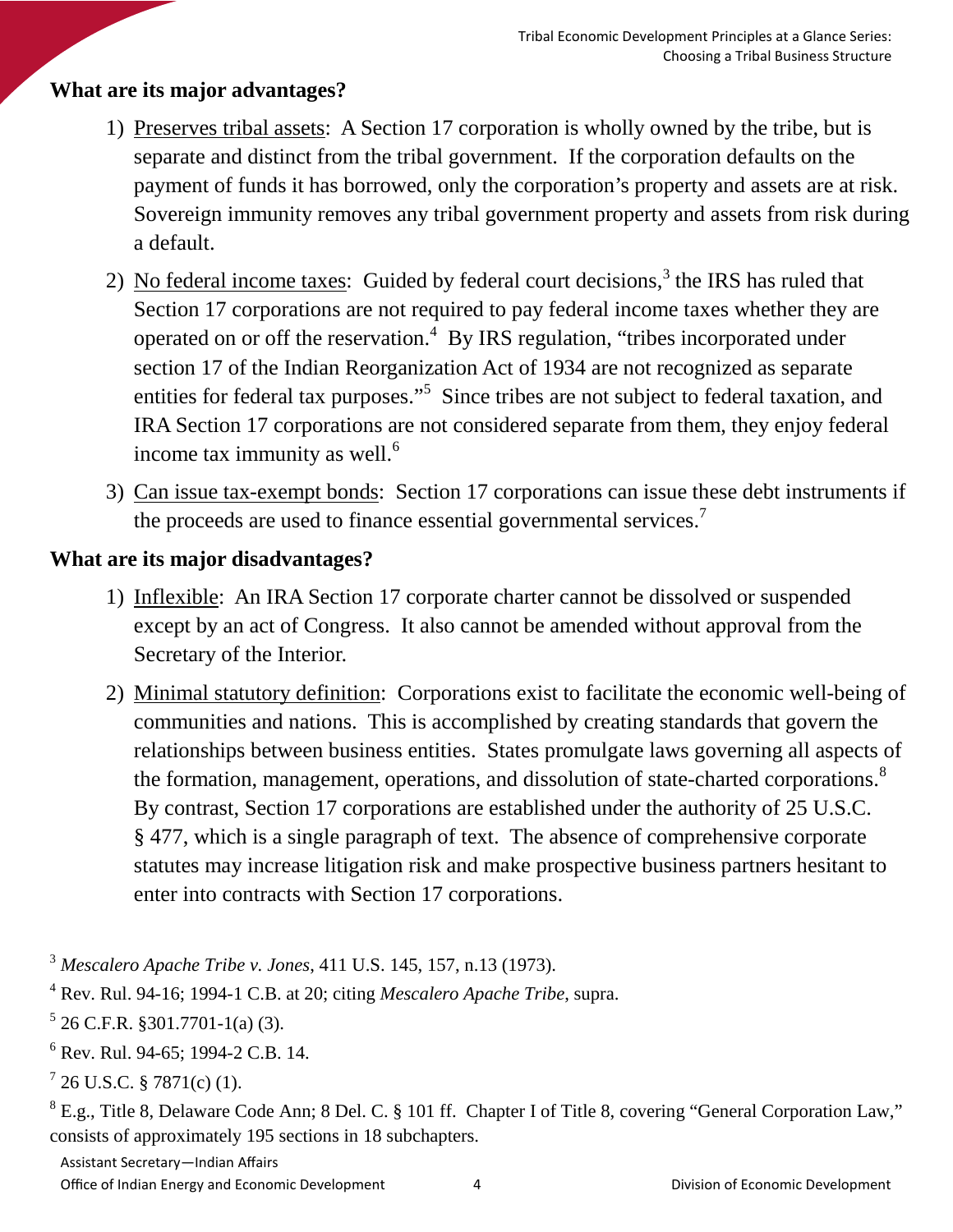### **What powers can be included in the charter of an IRA Section 17 corporation?**

Section 17 describes the powers that may be conferred on a corporation by its charter. An IRA Section 17 corporation is only authorized to exercise the powers specified in the corporation's charter. These include the power to buy and sell real property including "the power to purchase restricted Indian lands" – a right otherwise held exclusively by tribes. Section 17 corporations may also be empowered to enter into leases or mortgages of tribal land for a term of 25 years and to enter into contracts and agreements.<sup>9</sup> This can be done without the approval of the Secretary of the Interior, who must normally approve any "agreement or contract with an Indian tribe that encumbers Indian lands for a period of 7 or more years."<sup>10</sup> Section 17 corporate charters may also confer "such further powers as may be incidental to the conduct of corporate business."<sup>11</sup>

#### **What is the process for setting up an IRA Section 17 corporation?**

In order to establish a Section 17 corporation, the IRA requires that a tribe submit to the Secretary of the Interior a resolution adopted by its tribal council petitioning for the issuance of a Federal Charter of Incorporation (charter).<sup>12</sup> However, in 2003, the Secretary's power to approve and issue corporate charters was delegated to the Bureau of Indian Affairs (BIA) regional offices. Therefore, a tribe should submit to the appropriate BIA regional office a resolution petitioning for issuance of a charter, accompanied by a proposed charter, which is typically prepared by the tribe's attorney. The proposed charter, which is similar to articles of incorporation, should set out in detail the business's purpose, how the business will be managed, when and how meetings will be conducted, what its powers and limitations will be, and other pertinent operational and structural information. The regional director of the receiving regional office will review these submissions to ensure that the resolution was duly adopted in accordance with tribal law and that the charter contains no provisions contrary to federal law. Then, the regional director will sign and submit to the tribe a Certificate of Approval. The tribal council must then pass another resolution to ratify the charter. When that resolution is enacted, the corporation will officially come into being.

 $^{11}$  Id.

<sup>12</sup> 25 C.F.R. § 81.2; 81.5(c).

 $9^9$  25 C.F.R. §§ 84.004(b) and § 84.004(f).

 $10$  25 U.S.C. §81(b).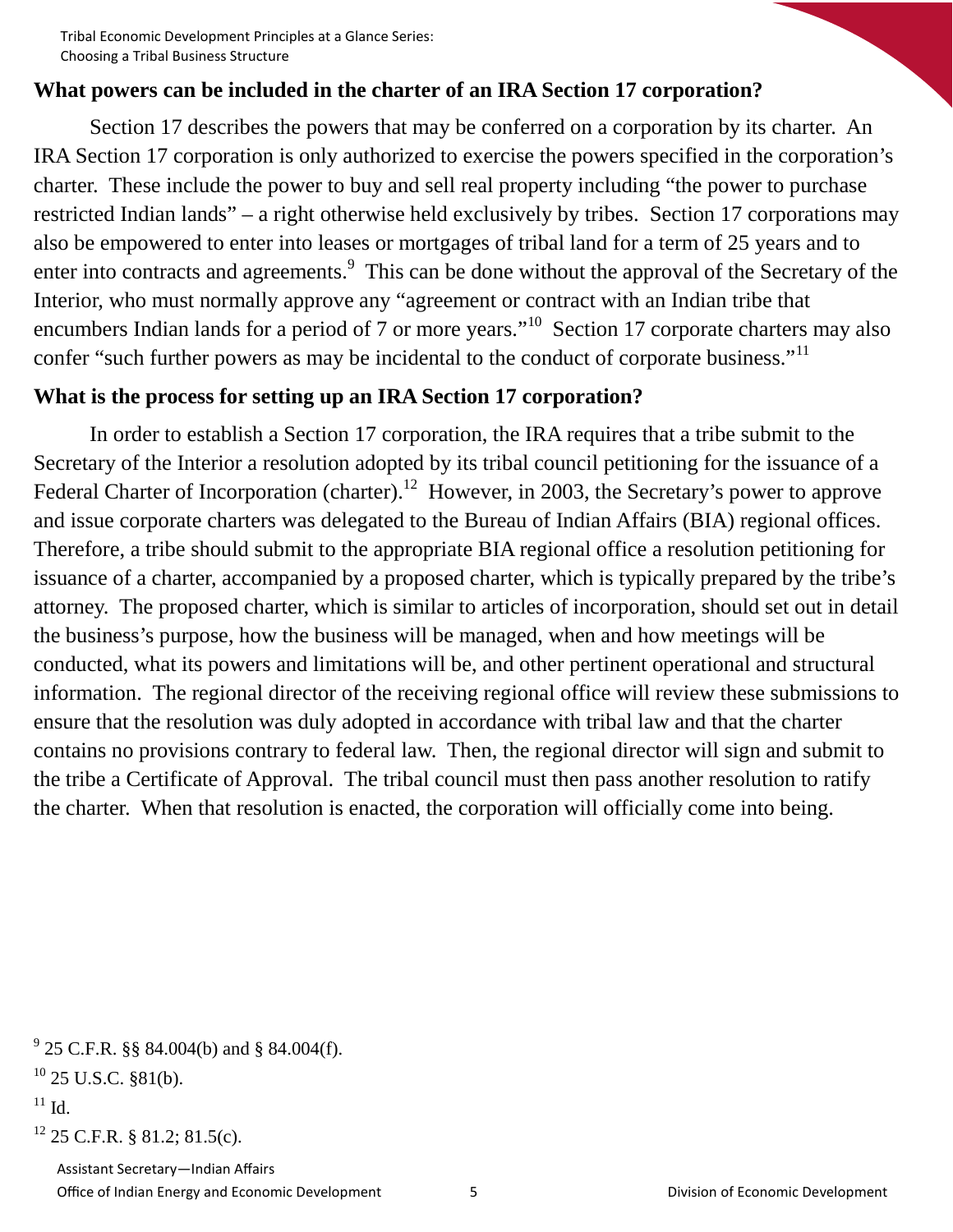# **May tribes in Oklahoma incorporate businesses under IRA Section 17?**

No. Tribes in Oklahoma must incorporate instead under Section 3 of the Oklahoma Indian Welfare Act.<sup>13</sup> Similar to an IRA Section 17 corporation, an Oklahoma Section 3 corporation is not subject to federal income taxation no matter where it does business.

# **Can a tribe that voted to reject the Indian Reorganization Act form an IRA Section 17 corporation?**

Yes. When first enacted, Section 17 of the IRA permitted only those tribes that had adopted an IRA Section 16 constitutional amendment to organize IRA Section 17 corporations. It further required the tribe to conduct a referendum vote of the full membership in order to approve a Section 17 Federal Corporate Charter. However, Congress in 1990 removed both of these requirements.

# **Who manages an IRA Section 17 corporation?**

A Section 17 corporation's charter must set out the details of how, and by whom, the corporation is managed. Typically, the corporation is managed by a board of directors, the members of which are appointed by the tribal government. The board operates in accordance with the federally approved charter.

# **May an IRA Section 17 corporation set up subsidiary corporations?**

Yes. However, the specific authority to set up a subsidiary corporation would have to be contained in the charter approved by the Secretary of the Interior.

# **May an IRA Section 17 corporation sell stock to the general public?**

No. Shares cannot be sold or devised, even to tribal members, except under certain conditions.<sup>14</sup>

# **Can a lender or other interested party obtain a Certificate of Good Standing for an IRA Section 17 corporation?**

Yes. If an IRA Section 17 corporation has been duly organized and Congress has not rescinded its charter, a Certificate of Good Standing may be obtained for that business from the BIA's Office of Tribal Government Services by sending a request to: laurel.ironcloud@bia.gov.

 $^{13}$  25 U.S.C. §503.

 $14$  Id. at § 464.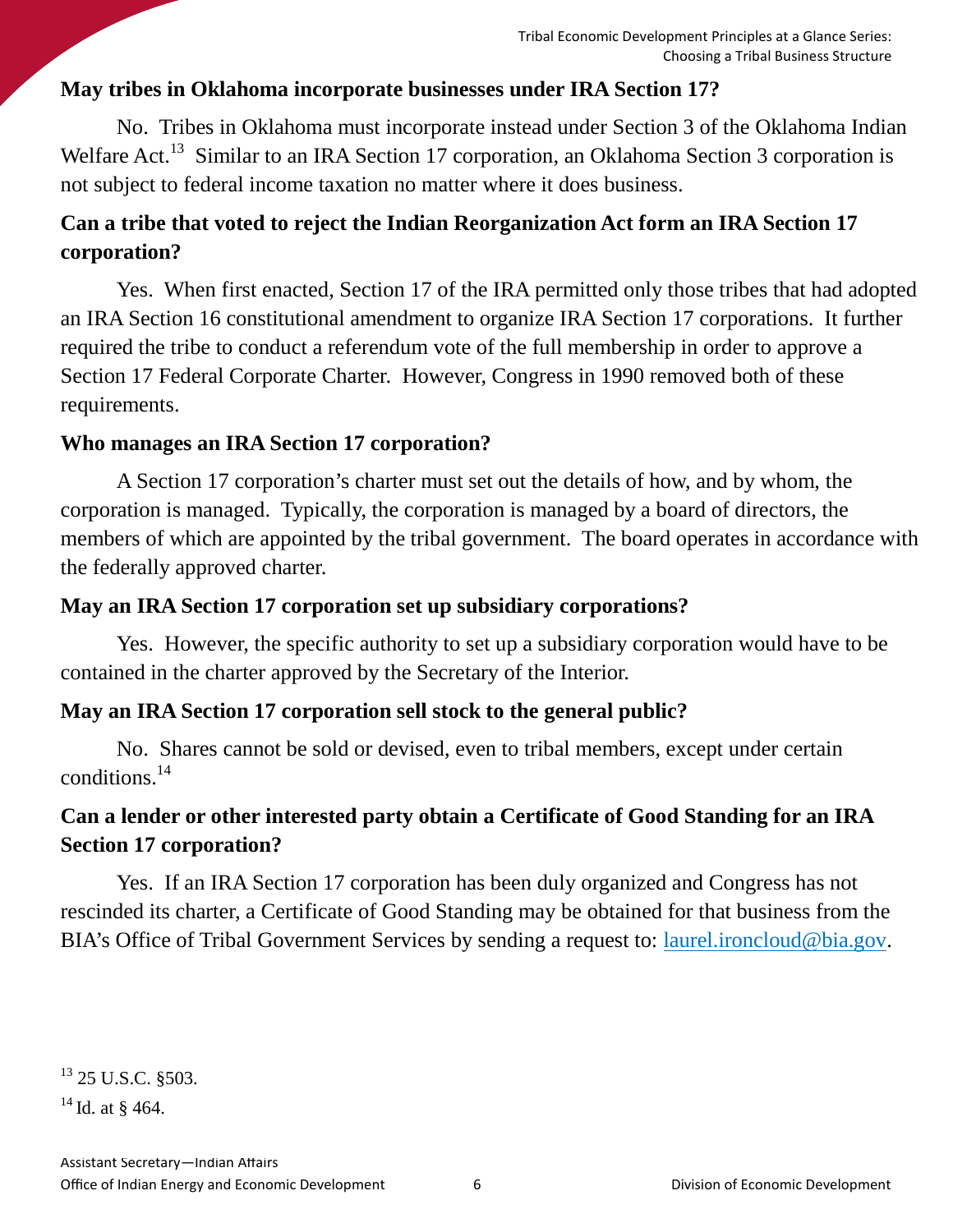## **What is a tribally chartered corporation?**

A tribally chartered corporation is an entity organized pursuant to a tribal code or resolution

## **What is the process for organizing a tribally chartered corporation?**

If the chartering tribe has enacted a business corporation code, this will often spell out precisely what must be included in the business's articles of incorporation and by-laws. On the other hand, if the tribal council has adopted a resolution authorizing the tribally chartered corporation with no further details, organizers of the corporation must create their own articles of incorporation and by-laws. In most cases, the tribal government will issue a "certificate of incorporation" to the organizers of the tribally chartered corporation it has approved.

#### **What are the major advantages of a tribally chartered corporation?**

- 1) Avoidance of state regulation and taxation: A tribally chartered corporation doing business on Indian land whose stock is owned by Indians will not be subject to state control or taxation.<sup>15</sup> However, if the tribally chartered corporation conducts business outside of the reservation, it should be aware that some states may require it to register with them as a "foreign corporation" as they do for all other out-of-state corporations operating within them.
- **2)** Easy to form: This kind of corporation is formed by the tribal government, the same body that enacted the ordinance, business corporation code or resolution that authorized its formation. No approvals need be obtained from the federal government or state authorities.

<sup>15</sup> *Cohen's Handbook of Federal Indian Law* §8.06 (2012 edition).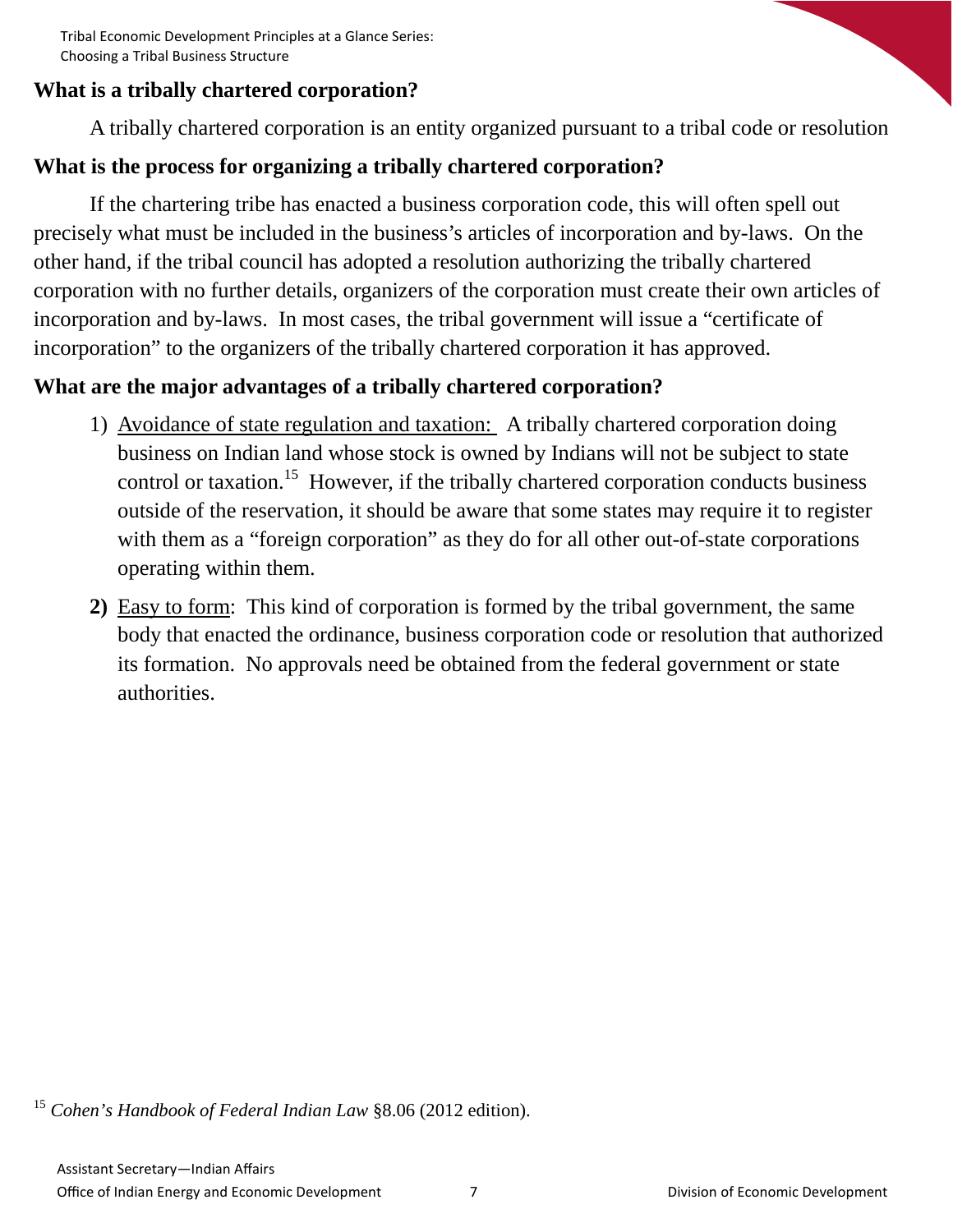# **What are the major disadvantages of a tribally -chartered corporation?**

1) Potential lack of transparency for lenders and potential partners: Lenders and potential business partners conducting due diligence research on a business incorporated in a state can easily obtain information about it online or from other sources. This is due to the fact that a state-chartered corporation is required to regularly disclose and update operational information to be displayed on the state's secretary of state website. However, since a tribal business corporation code may not have a similar requirement, tribally chartered corporations may find that they have more trouble accessing capital and attracting joint venture partners as a result.

One possible solution is for a tribe to set up its own business corporation website and impose on its tribally chartered corporations the same disclosure requirements states impose on the corporations they charter.

2) Potential federal tax liability: The IRS has not promulgated precise guidance on the limits of federal tax immunity for tribally chartered corporations. However, because tribes are exempt from federal taxation, the IRS will exempt from taxation tribally chartered corporations that operate as an "integral part" of the tribe. Factors it will consider in making this determination may include the extent to which the tribe controls, funds and shares in the profits of the corporation; selects its board of directors; enacts uniform rules to govern the corporation; requires the corporation to provide regular financial reports to the tribe; chooses an independent accounting firm to audit the corporation; and whether it can revoke the corporation's charter and/or fire its board members at will. $^{16}$ 

## **Who manages a tribally chartered corporation?**

The tribe's business corporation code, if one has been adopted, should identify what forms of corporate management are possible. The corporate charter will specify the management structure to be employed by the corporation. Generally, tribally chartered corporations are run by a board of directors elected by the corporation's shareholders and, often, the sole shareholder is the tribe. The board, in turn, selects an executive to oversee the corporation's day-to-day operations.

<sup>&</sup>lt;sup>16</sup> PLR 200112013 (December 14, 2000).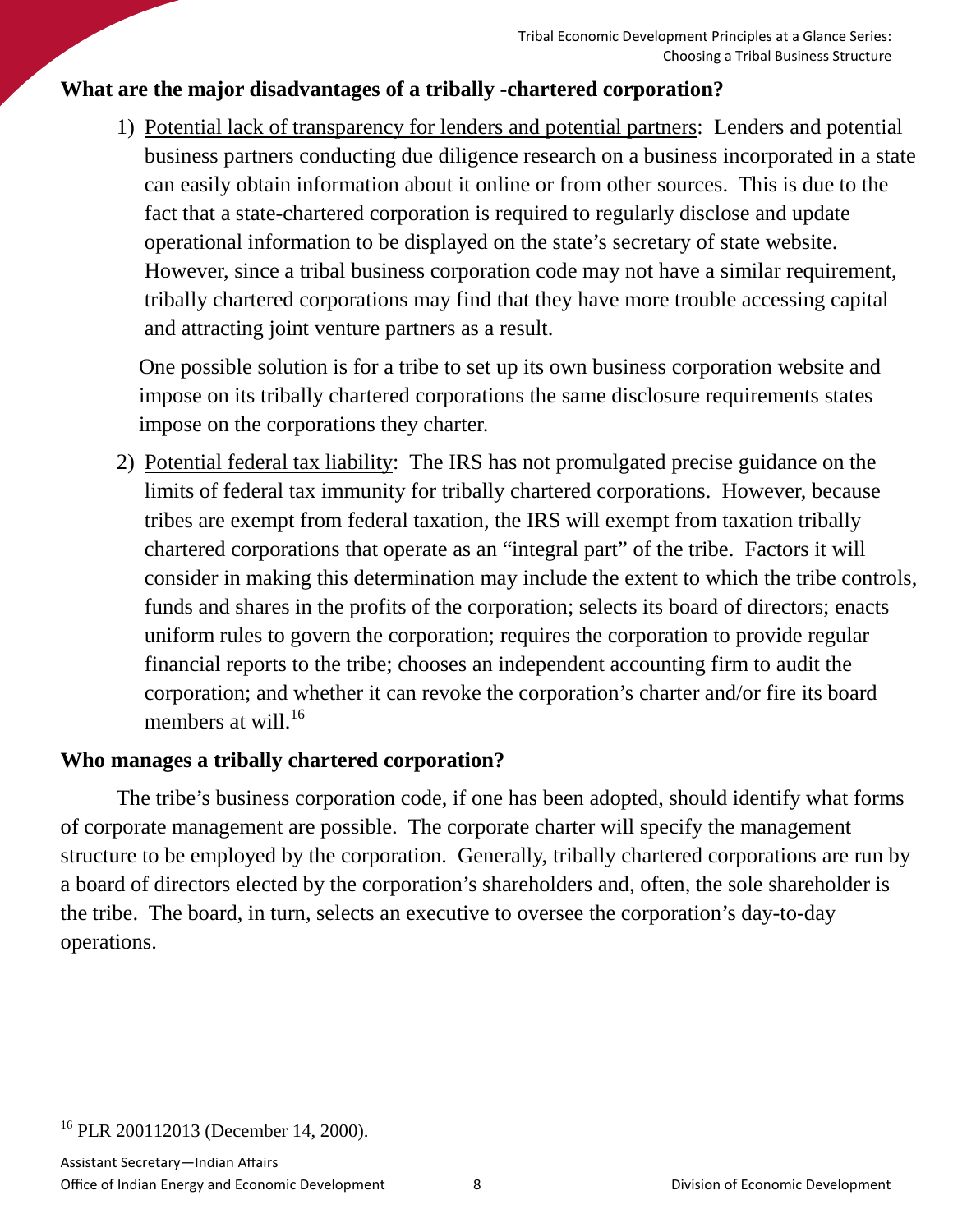## **May a tribally chartered corporation issue tax-exempt bonds?**

Only tribal governments can issue tax-exempt bonds in order to fund facilities that fulfill an essential governmental function.<sup>17</sup> Therefore, a tribally chartered corporation may only be allowed to issue these instruments where the IRS can find that it operates as an "integral part" of the tribal government and where these debt obligations are only used to finance government-related facilities<sup>18</sup>

## **What is a state-chartered tribal corporation?**

A "state-chartered" tribal corporation is a corporation wholly or partially owned by a tribe and that is organized under state law.

## **What are the advantages of a state-chartered tribal corporation?**

- 1) Easy to form: Organizers of the corporation need only follow formation procedures detailed by the state in which they wish to incorporate. Usually, this involves filing articles of incorporation, though requirements may differ from state to state.
- 2) Transparent: Creditors and potential partners can easily conduct due diligence research on a state-chartered corporation because filing information and updates can be obtained online or from other sources.

## **What are the disadvantages of a state-chartered tribal corporation?**

- 1) No presumption of sovereign immunity: Tribes enjoy sovereign immunity, i.e., they cannot be sued in federal court without their permission. However, this is not generally the case for tribal corporations chartered by states. Only under narrow circumstances – where the state-chartered tribal corporation is clearly an alter ego (or arm) of the tribe and operating exclusively on the reservation – is it likely to be accorded sovereign immunity.<sup>19</sup>
- 2) Must pay federal taxes: Tribes are not liable for federal taxes, but state-chartered tribal corporations *are* liable, "regardless of the location of the activities that produced the income." 20
- 3) May not issue tax-exempt bonds: This kind of corporation is not an "integral part" of the tribe and, therefore, cannot issue or use these debt instruments. $21$

- $20$  Rev. Rul. 94-16, 1994-1 C.B. 19.
- $21$  Id.

 $17$  25 U.S.C. §7871 (c)

<sup>18</sup> PLR 9826005 (June 26, 1998).

<sup>19</sup> See *Uniband, Inc. v. Comm'r*, 140 T.C. No. 13; 2013 U.S. Tax Ct. LEXIS 14 at \*37.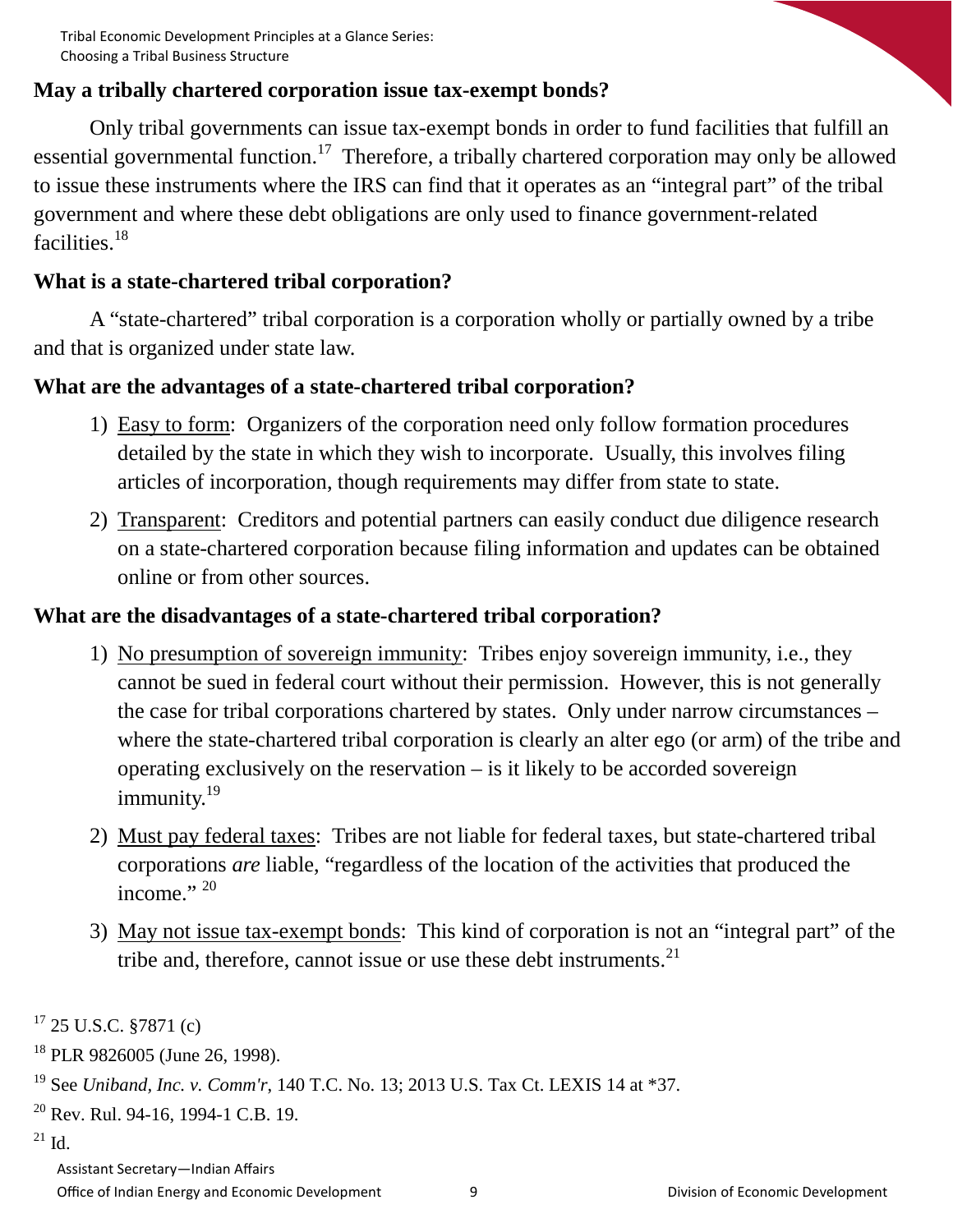## **Must a state-chartered tribal corporation pay state taxes?**

It is difficult to generalize with respect to a state-chartered tribal corporation's immunity from state taxation. Courts have ruled, variously, that state law will less likely be permitted to apply to on-reservation conduct involving only Indians and where the state's regulatory interest is minimal<sup>22</sup>; while other courts have ruled that, even on reservations, state laws may apply unless doing so would interfere with tribal self-governance or a right conferred or reserved by federal law.<sup>23</sup> Still others have determined that a state may tax state-chartered corporations because they are entities separate from tribes.<sup>24</sup>

# **What is a state-law limited liability tribal company ("state-chartered tribal LLC")?**

State-chartered Limited Liability Corporations are generally similar to state-chartered C Corporations. Consult your attorney for guidance on which corporate form better suits your tribe's needs and circumstances.

<sup>22</sup> See *White Mountain Apache Tribe v. Bracker*, 448 U.S. 136 (1980).

<sup>23</sup> See *Mescalero Apache Tribe v. Jones*, 411 U.S. 145 (1973).

<sup>24</sup> See *United States v. Tax Commission of Mississippi*, 535 F.2d 300 (5th Cir. 1974).